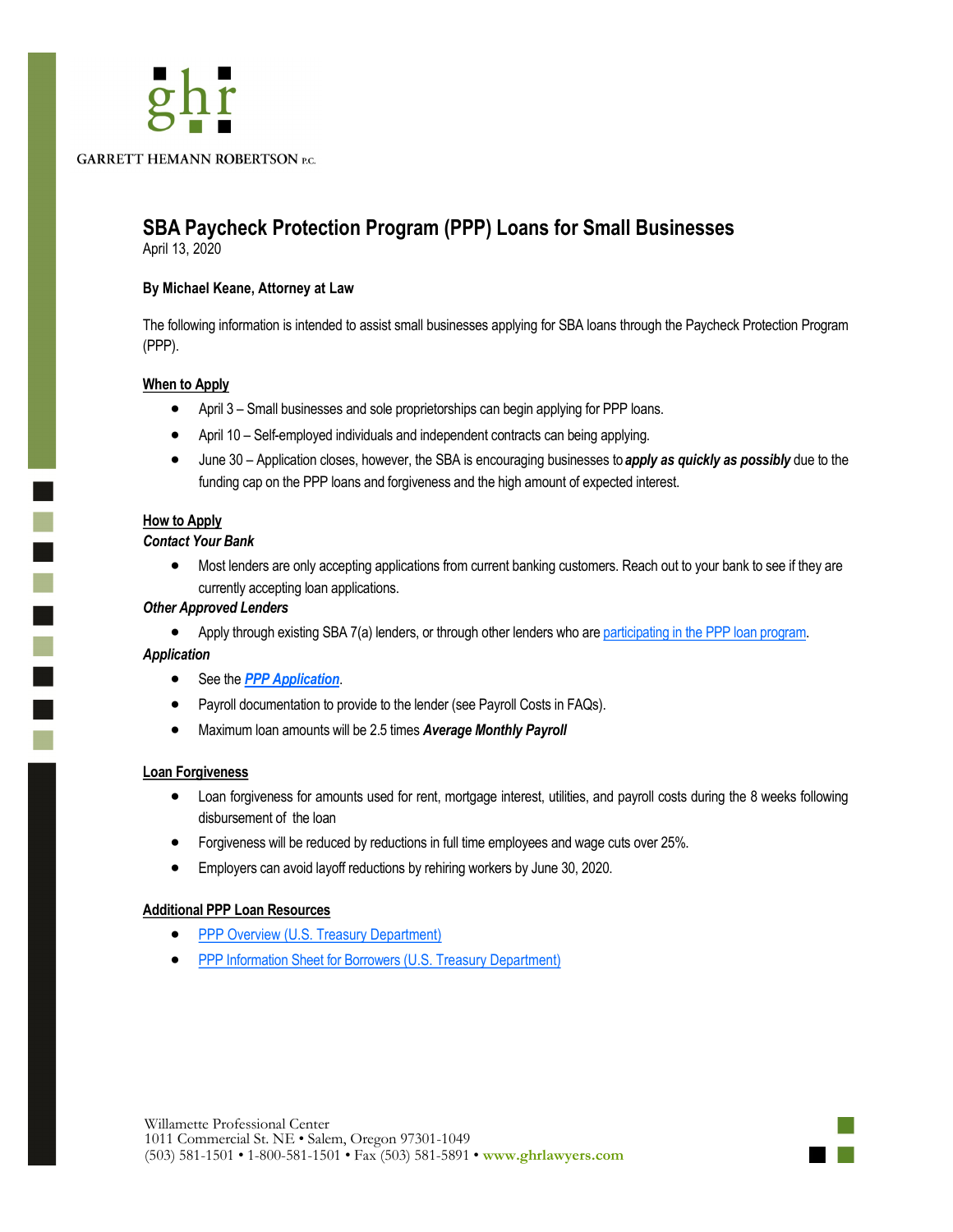

### **Frequently Asked Questions**

#### **Loan Forgiveness**

r.

# • *What if I already laid off workers, do I need rehire them before I apply?*

 No. Workers laid off beginning February 15 through April 26 will not affect loan forgiveness **IF** they are rehired prior to June 30, 2020. Due to the high amount of expected applications the SBA suggests applying as soon as possible, you may want to reevaluate your staffing when you have a better idea of when the loan will be disbursed.

# • *What expenses are eligible for forgiveness?*

- Rent and mortgage interest payments on leases or mortgages in place
- Utilities expenses.
- Payroll costs (see *Payroll Costs* below), subject to the same limitations used in calculating the average payroll costs for purposes of the maximum loan amount.

# • *Is there a limit to the amount of forgiveness for non-payroll costs, like rent, mortgage, or utilities?*

- While the CARES Act, which established the PPP loan program doesn't place limits on non-payroll forgiveness, the SBA has indicated they will likely cap the amount of non-payroll expenses at 25% of total loan forgiveness.
- *If I don't rehire employees before June 30, or have to do layoffs after April 26, how much will my loan forgiveness be reduced.*
	- $\circ$  Loan forgiveness will be reduced in step with the percentage reduction of average full-time equivalent employees who are not rehired by June 30, or are laid off after April 26.
		- *Example 1.* − You have \$10,000 of expenses eligible for forgiveness during the 8-week period following the loan. During the applicable period in 2019 you had an average of 10 employees per month, but during the 8-week period following the loan you only employed 7 employees and did not rehire additional FTE prior to June 30. Your forgiveness amount would be reduced from \$10,000 to \$7,000

*\$10,000 costs eligible for forgiveness* **x (***multiplied by***)** *70%* (*7 FTE during 8-week period ÷ 10 FTE during 2019)* 

*\$7,000 of total forgiveness*

# **Payroll Costs**

- *What types of documentation are required to submit an application?*
	- The SBA requires *Documentation of Payroll Costs* for 2019, however, banks may have preferred

Willamette Professional Center 1011 Commercial St. NE • Salem, Oregon 97301-1049 (503) 581-1501 • 1-800-581-1501 • Fax (503) 581-5891 • **www.ghrlawyers.com** 

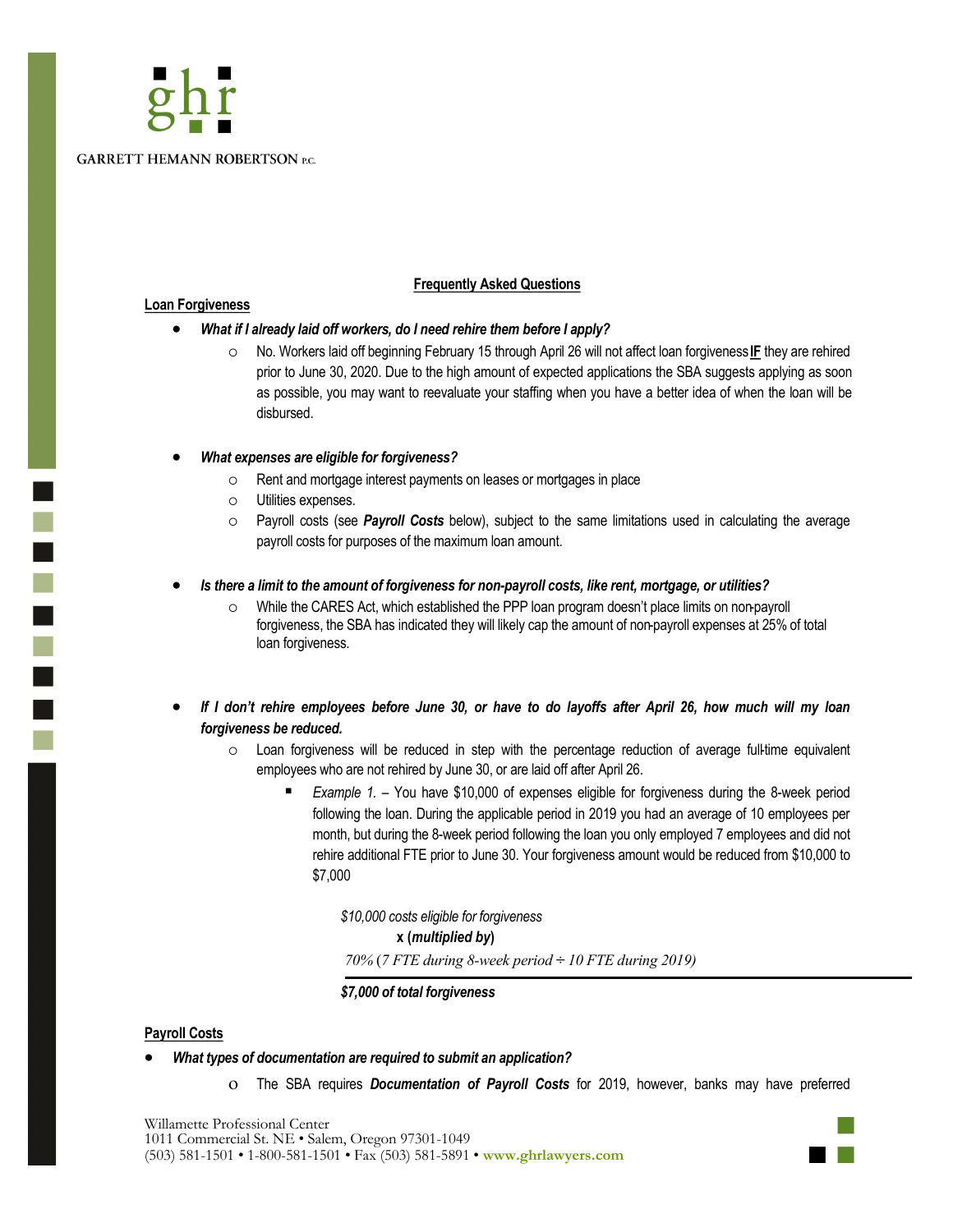

 $\mathcal{L}_{\mathcal{A}}$ 

#### **GARRETT HEMANN ROBERTSON P.C.**

documents to establish eligibility. Most banks require:

- *Businesses with Employees:*
	- Form 941 for all four quarters of 2019; or
	- Form 944 for 2019.
- *Sole Proprietorships:*
	- 2019 1040 Schedule C; or
	- If 2019 1040 has not been filed, 2018 1040 Schedule C
- *Additional Documentation (if applicable) of:*
	- Costs of benefits
	- Payment for vacation, parental, family, medical, or sick leave
	- Payments of state or local payroll taxes (including Oregon payroll taxes)
	- Payments for retirement benefits
- *Additional Documentation*, required by some banks, includes:
	- Articles of Organization or Incorporation
	- Operating Agreement
	- Q1 2020 Payroll Summaries
- *Alternative documentation* which banks *may consider* in lieu of the preferred tax documentation of payroll costs include:
	- Payroll processor records;
	- Bank records, sufficient to demonstrate the qualifying payroll amount.
- *What payroll costs are included when calculating Average Monthly Payroll for the application?*
	- *Payroll costs* are the costs of salary and wages, benefits, and state and local payroll taxes, subject to the limitations below.
		- Includes payments of compensation that is a:
			- Salary, wage, commission, or similar compensation;
			- Payment of cash tip or equivalent;
			- Payment for vacation, parental, family, medical, or sick leave\* (see *Exclusions*);
			- Allowance for dismissal or separation;
			- Payment required for the provision of group health care benefits, including insurance premiums;
			- Payment of any retirement benefit;
			- Payment of state or local taxes on employee compensation;
			- The sum of payments of any compensation to or income of a sole proprietor or